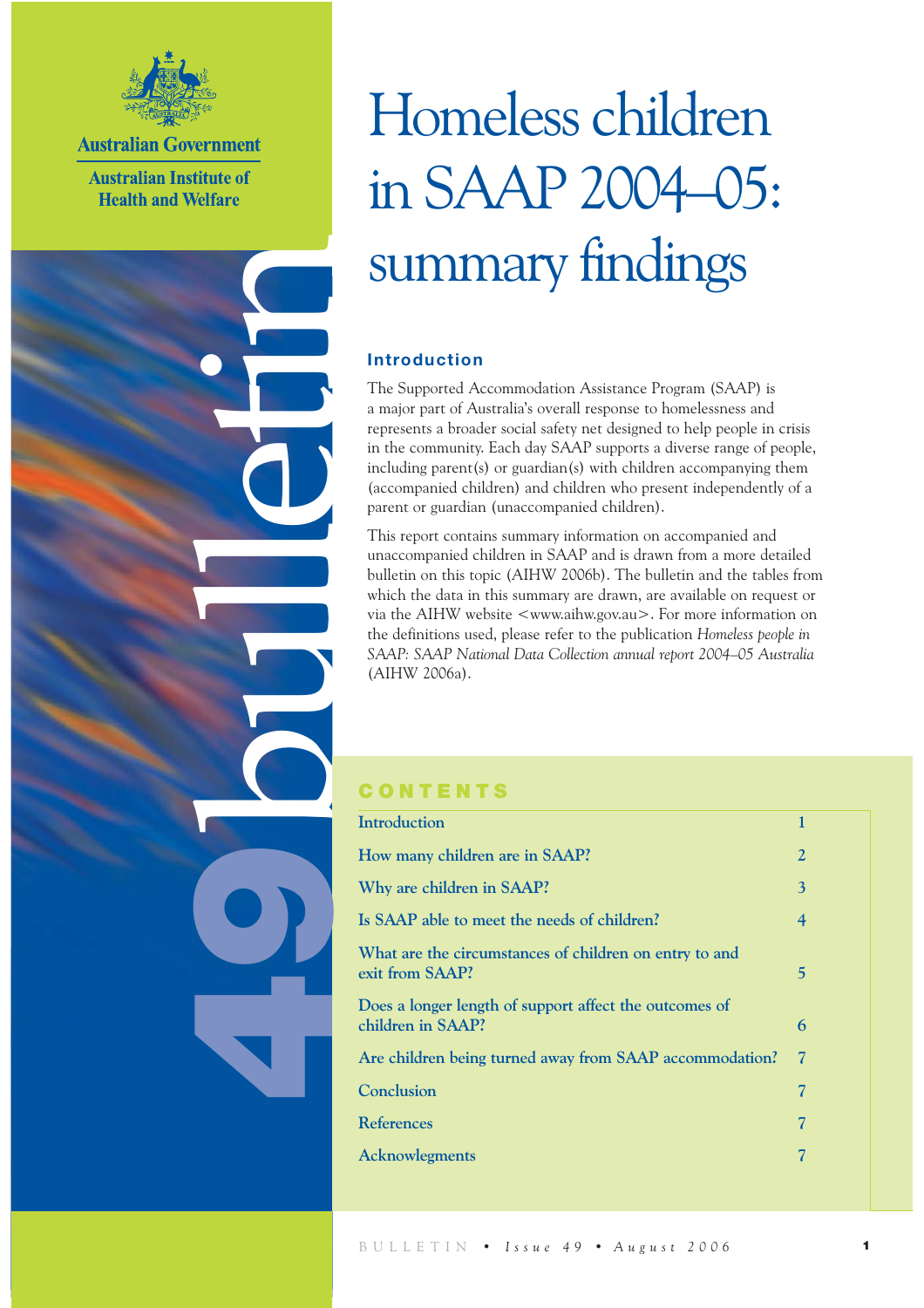

# Homeless children in SAAP 2004–05: summary findings

#### **How many children are in SAAP?**

A large number of children access SAAP services. Children accounted for over two-fifths (43% or 68,100) of the 157,200 people who accessed a SAAP service in 2004–05, either as children accompanying a parent or guardian who was being supported (36% or 56,800 were accompanied children) or directly as clients independently of a parent or guardian (7% or 11,300 were unaccompanied children aged 17 years and under) (Figure 1).

The majority of children in SAAP were children who accompanied a parent or guardian who was a client of a SAAP agency (83% of children in SAAP were accompanied children). Many of these accompanied children were in SAAP because their female parent or guardian was escaping domestic violence.

When looked at in terms of how many accompanied children were in SAAP compared with children in the general Australian population, 1 in every 85 children aged 0–17 years accompanied a parent or guardian to a SAAP agency in 2004–05.



Figure 1: People in SAAP, Australia, 2004–05 (number and per cent)

#### Age and gender

The majority of accompanied children were aged 12 years and under (88%) and there was little difference in gender. In contrast, the majority of unaccompanied children were aged 14–17 years (92%) and there were more females than males (62% were female).

The highest rate of SAAP use by children was by accompanied children aged 0–4 years around 1 in every 51 children (or almost 2% of Australian children) in this age bracket accompanied a SAAP client during 2004–05.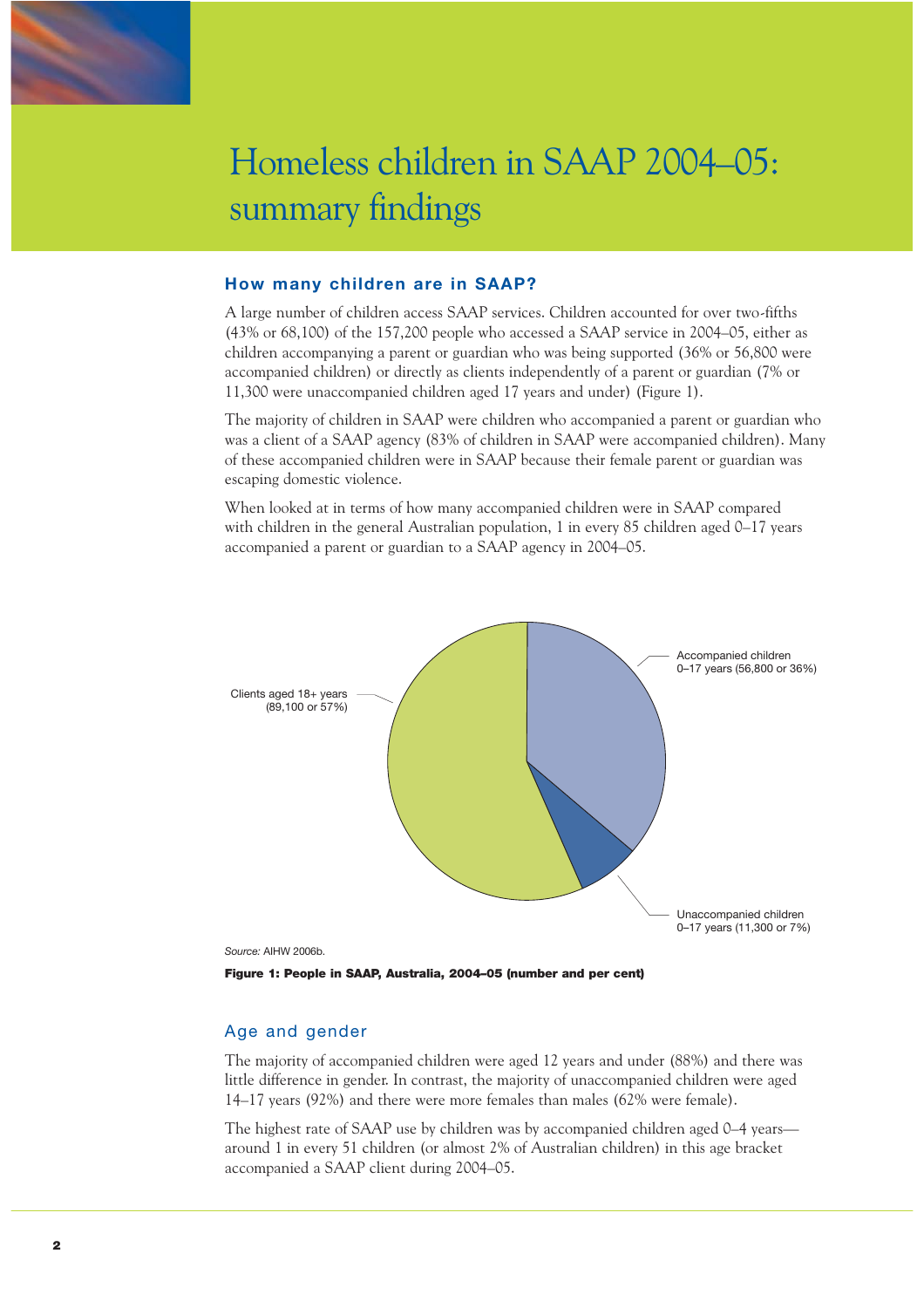#### Cultural and linguistic diversity

Aboriginal and Torres Strait Islander peoples made up a relatively large proportion of the children in SAAP. Nearly a quarter (23%) of accompanied children presented with a parent or guardian who identified as being Aboriginal and/or Torres Strait Islander and 18% of unaccompanied children were Aboriginal and/or Torres Strait Islander.

#### **Why are children in SAAP?**

Children, whether on their own or in a family group, were often in SAAP because of difficulties with their interpersonal relationships.

#### Clients with children

Clients with children most commonly presented at SAAP agencies because of difficulties in their interpersonal relationships (in 58% of their support periods) (Figure 2). In particular, domestic violence was reported as the main reason that clients with children sought support (in 41% of support periods). The majority of these were women. Male clients with children, on the other hand, were more likely to seek assistance because of financial difficulty (in 23% of their support periods).



*Source:* AIHW 2006b:Table 3.

**Main reason for seeking assistance (broad groups)**



#### Unaccompanied children

The majority of unaccompanied children were in SAAP because of difficulties in their interpersonal relationships (in 52% of their support periods) (Figure 3). Within this broad group of reasons, unaccompanied children commonly sought support because of relationship or family breakdown (24%) or timeout from a family or other situation (13%).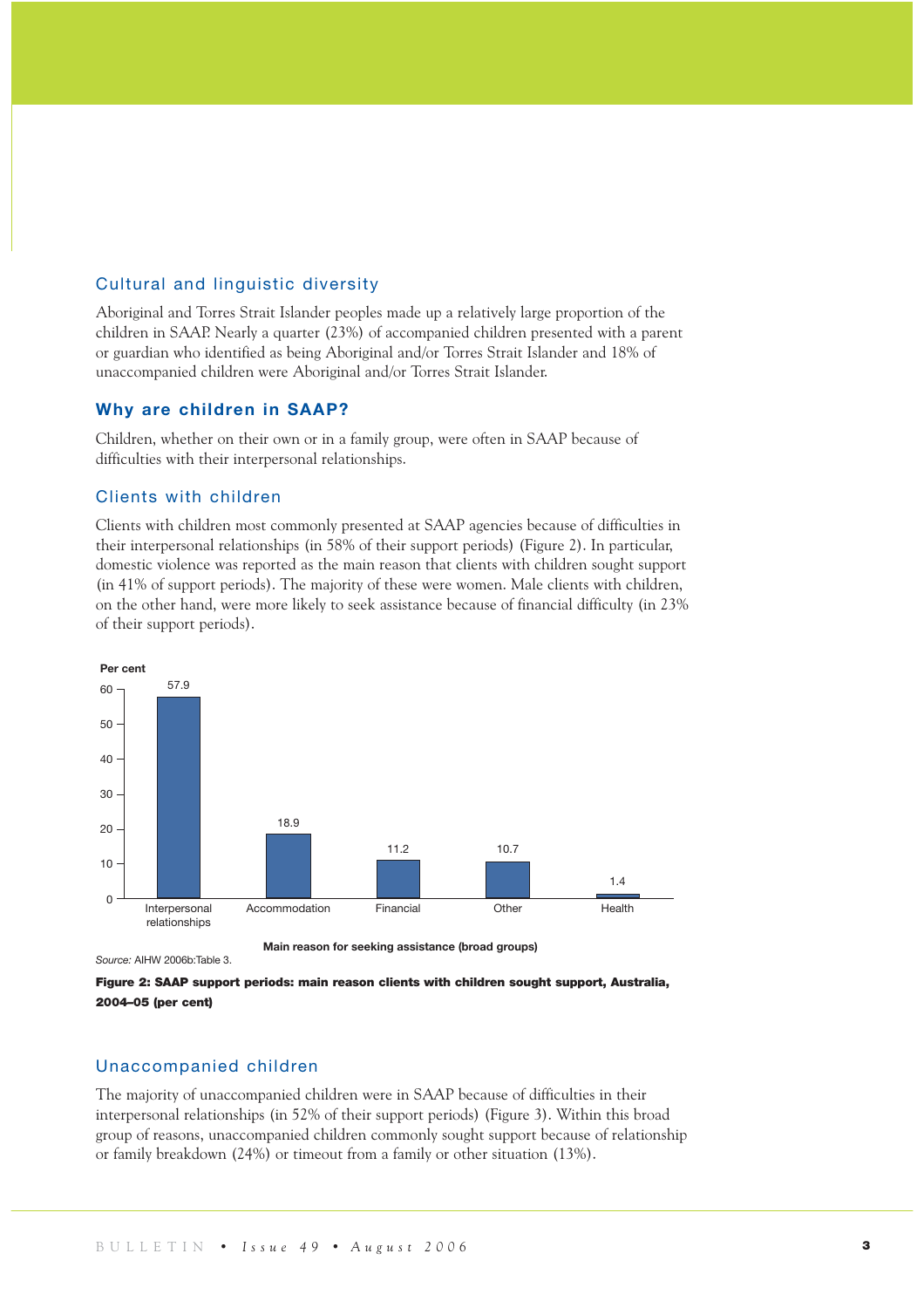

# Homeless children in SAAP 2004–05: summary findings

Unaccompanied children also commonly sought support because of accommodation-related reasons (31%), particularly because their usual accommodation was temporarily unavailable (16%) or because they were evicted or asked to leave the accommodation they were staying in (13%).



**Main reason for seeking assistance (broad groups)**

Figure 3: SAAP support periods: main reason unaccompanied children aged 12–17 years sought support, Australia, 2004–05 (per cent)

Unaccompanied male children were less likely than unaccompanied female children to report interpersonal-related reasons for seeking assistance (45% compared with 57%) and more likely to report accommodation-related reasons (36% compared with 28%).

### **Is SAAP able to meet the needs of children?**

*Source:* AIHW 2006b:Table 3.

SAAP agencies play an important role in securing accommodation and providing other support services to families and children in crisis. In general, SAAP does a good job of meeting the support needs of both groups of children, with requested services able to be provided directly in almost all cases overall (in 94% of cases for accompanied children and in 90% for unaccompanied children).

However, unaccompanied children reported a relatively high level of unmet need for some services when compared with accompanied children and SAAP clients overall. For example, requests for accommodation remained unmet in 1% of cases for accompanied children, in 6% of cases for all SAAP clients, and in 11% of cases for unaccompanied children. Similarly, requests for specialist services remained unmet in 2% of cases for accompanied children, in 7% of cases for clients overall, and in 11% of cases for unaccompanied children.

Requests for specialist services by unaccompanied children aged 12–17 years who had a mental health problem remained unmet in a relatively high proportion of cases (15%), had the highest level of referrals made (32%), and had the lowest proportion of direct service provision (52%) out of all the unaccompanied children examined in the bulletin.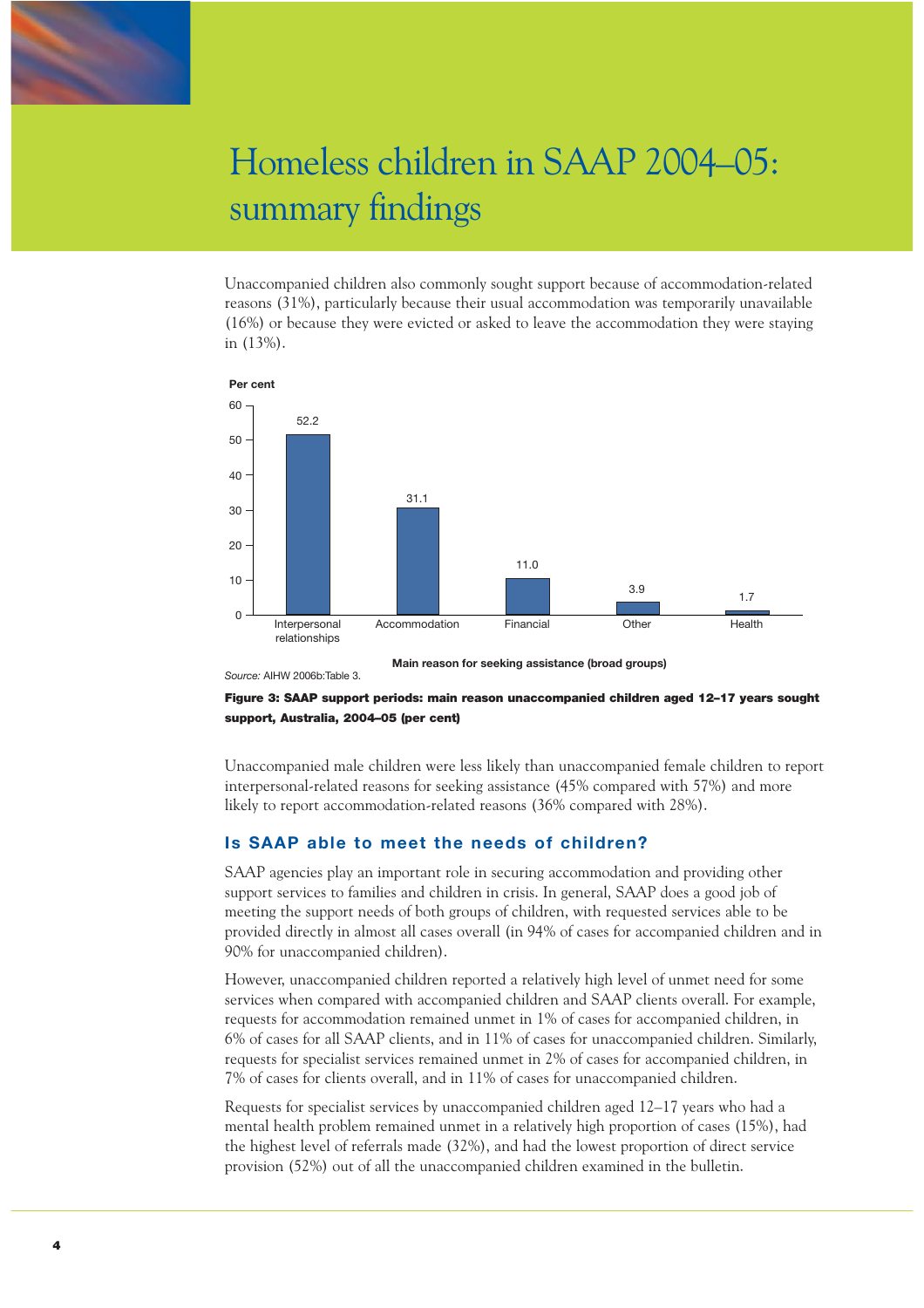## **What are the circumstances of children on entry to and exit from SAAP?**

The stated goals of SAAP are to resolve crisis, to re-establish family links, and to re-establish a capacity to live independently of SAAP. Within these goals, SAAP agencies aim to ensure that children exit SAAP support to live in a safe and secure environment.

#### Accommodation

SAAP does help people with children to obtain or maintain independent housing such as private rental accommodation and public or community housing. Around half of clients with children were living in public or community housing or private rental accommodation on entry to and exit from SAAP support (in 49% of closed support periods before support and 55% after).

The most common accommodation type occupied by unaccompanied children aged 12–17 years on entry to and exit from SAAP support was living rent-free in a house or flat (in 40% of closed support periods before support and 35% after). The next most common accommodation type was living in SAAP or other emergency housing, with over one-fifth reporting this type of accommodation before and after support (22% before and 23% after). This, combined with the small amount of change in circumstance after support, may indicate that unaccompanied children have few other accommodation options and are moving between SAAP services to maintain a roof over their heads.

#### Living situation of unaccompanied children

Lower proportions of unaccompanied children who were living with their parent(s) before entering SAAP returned to live with their parent(s) after receiving SAAP support, particularly in the older age groups. This appears to indicate that the opportunity to re-establish family ties reduces as unaccompanied children get older. The data show decreasing proportions living with their parent(s) immediately before seeking support and a high proportion living instead with friends or other unrelated people.

#### Income and employment

The vast majority of SAAP clients with accompanying children and unaccompanied children were not in the labour force, and hence not actively seeking employment, before receiving SAAP support (80% and 63%, respectively). They reported a government pension or benefit as their main source of income (90% and 55%). These proportions were relatively unchanged after exiting SAAP support for clients with accompanying children but a higher proportion of unaccompanied children reported being on a government pension or benefit after support  $(61\%).$ 

#### Education status of unaccompanied children

Education plays an important role in the development of children, however, homeless children can experience particular difficulty participating in education. The majority of unaccompanied 12–13 year-olds who accessed SAAP entered and exited as primary or secondary school students (in 85% of their closed support periods) (AIHW 2006b). However,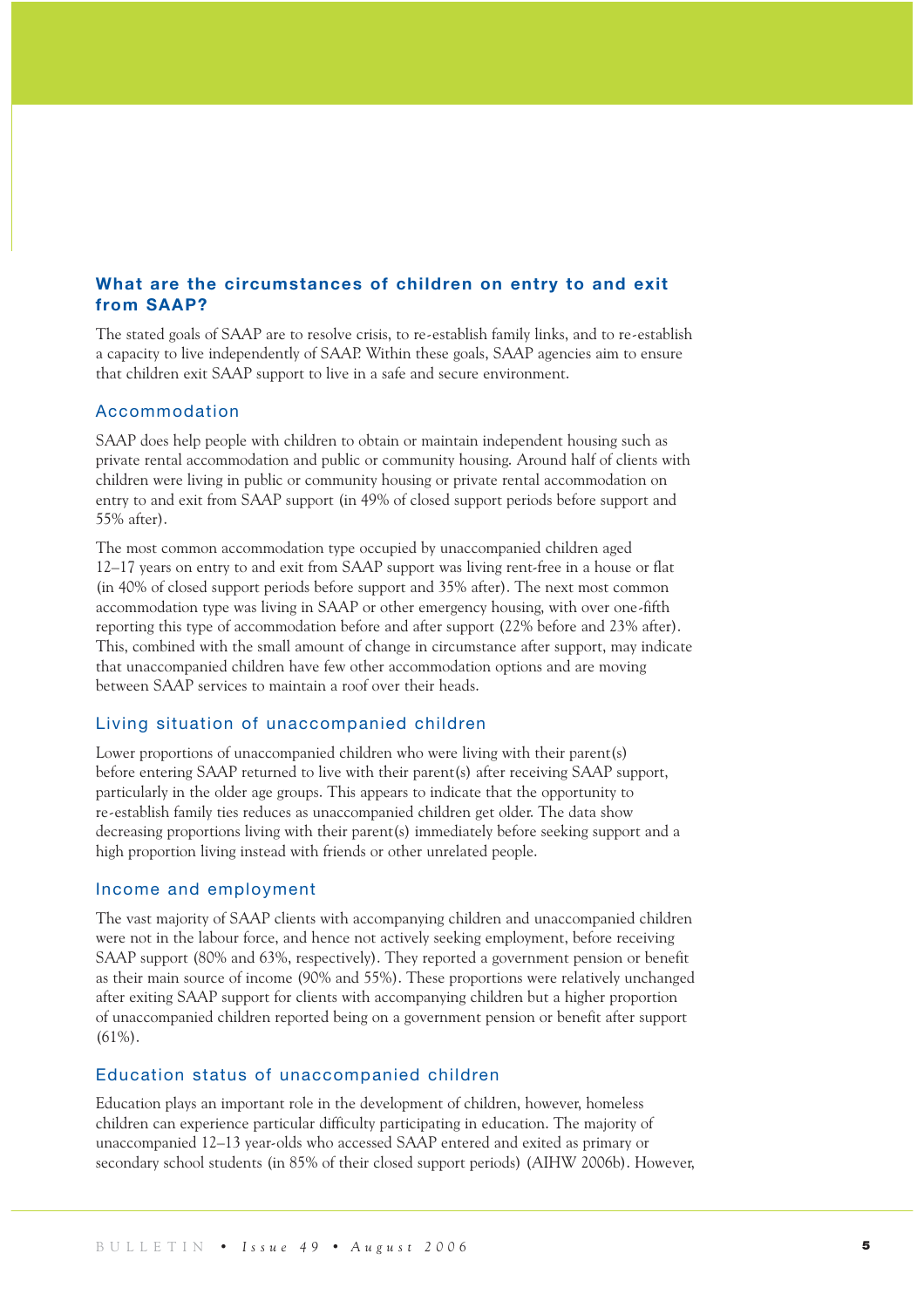

# Homeless children in SAAP 2004–05: summary findings

around one-third of unaccompanied 14–15 year-olds and over half of unaccompanied 16–17 year-olds who accessed SAAP were not in the education system. These proportions were relatively unchanged after support. The educational status of children accompanying SAAP clients is not collected.

### **Does a longer length of support affect the outcomes of children in SAAP?**

Generally, longer lengths of support resulted in more positive outcomes for both groups of children in SAAP.

#### Accommodation

A longer length of support generally improved the independent housing outcomes for both groups of children. For example, both clients with children and unaccompanied children aged 12–17 years were more likely to exit to public or community housing if they were supported for a longer period, and the proportions exiting SAAP support to live in other SAAP funded accommodation or other emergency accommodation decreased.

#### Income and employment

Figure 4 shows the increase in employment for clients with children after support as length of support increased. Conversely, the proportion of clients with children who were not in the labour force decreased. In line with this, the proportion who had no income on exiting support decreased slightly the longer a client with children was supported.

Generally, a longer length of support also improved income and employment outcomes for unaccompanied children aged 12–17 years, although there were some slight fluctuations.



*Source:* Derived from AIHW 2006b:Table 8.

Figure 4: SAAP closed support periods: employment status and main source of income after support for clients with accompanying children, by length of support, Australia, 2004–05 (per cent)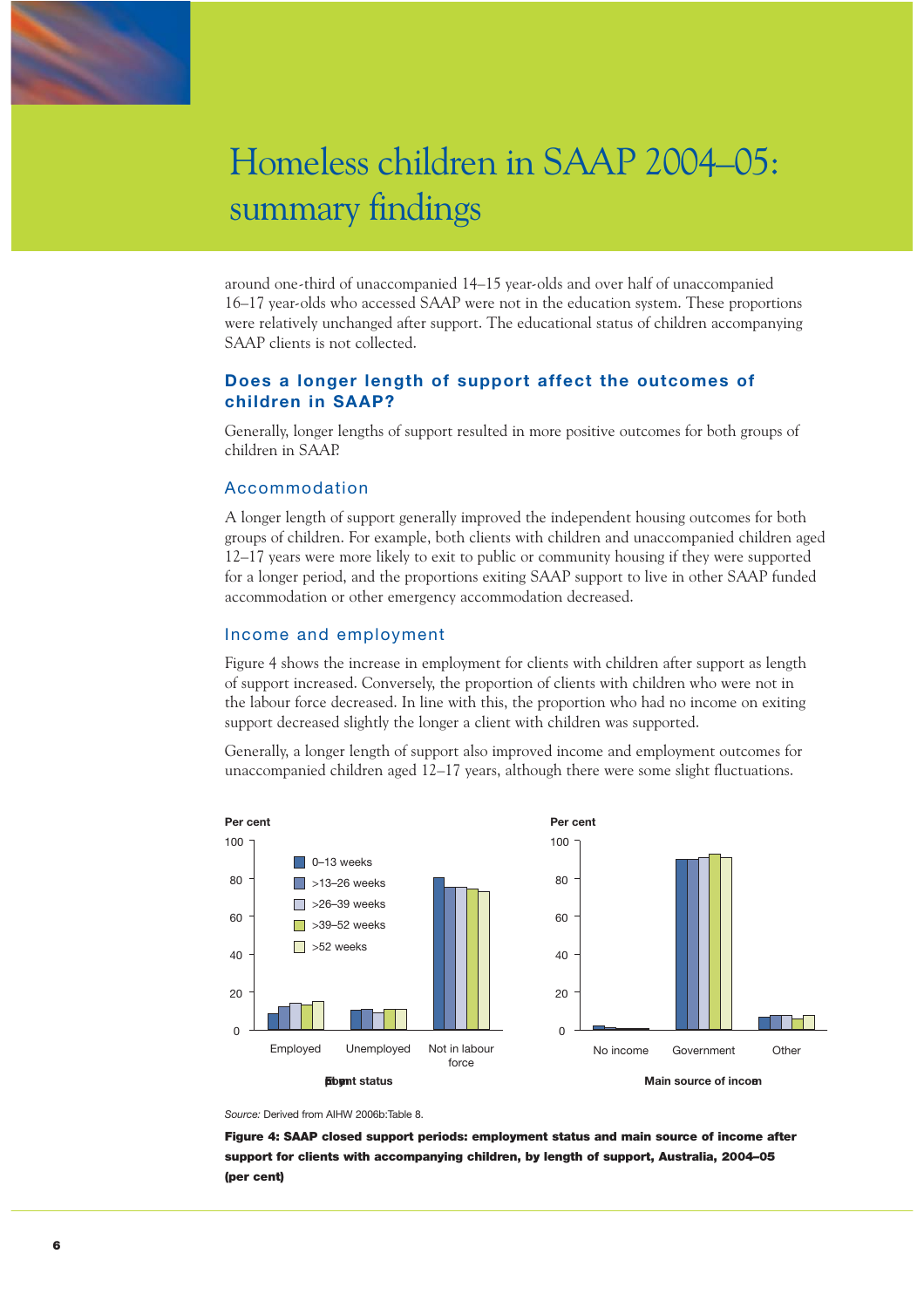#### **Are children being turned away from SAAP accommodation?**

Data on people who request SAAP accommodation but are turned away are collected via the Demand for Accommodation Collection for a two-week period each year. Data from the 2003–04 collection showed that family groups and accompanied children were the most likely groups to be turned away from SAAP accommodation that they required within the next 24 hours (AIHW 2006c). Therefore, although many children were supported by SAAP, the demand for SAAP accommodation for children and families was not able to be completely met.

#### **Conclusion**

In summary, children represent a significant proportion of people in SAAP. They predominantly present at SAAP because of interpersonal relationship difficulties or accommodation problems, although the individual reasons for presenting differ according to whether they presented with a parent or guardian or alone. SAAP generally provided the support that children required and there was some improvement in outcomes on exiting SAAP. Outcomes were more likely to improve if children were supported for longer periods.

#### **References**

- AIHW (Australian Institute of Health and Welfare) 2006a. Homeless people in SAAP: SAAP National Data Collection annual report 2004–05 Australia. SAAP NDCA report Series 10. Cat. no. HOU 126. Canberra: AIHW.
- AIHW 2006b. Homeless children in SAAP 2004–05. Bulletin no. 48. Cat. no. HOU 85. Canberra: AIHW.
- AIHW 2006c. Demand for SAAP accommodation by homeless people 2003–04: a report from the SAAP National Data Collection. SAAP NDCA report Series 9. Cat. no. HOU 142. Canberra: AIHW.

#### **Acknowledgments**

This report was written and prepared by Felicity Murdoch of the SAAP National Data Collection Agency at the Australian Institute of Health and Welfare. Simon Edward and Frieda Rowland assisted with preparing the state and territory supplementary tables, <www.aihw.gov.au>. Final table programming and table production was undertaken by Qasim Shah and Andrew Powierski. Justin Griffin, Diane Gibson and the SAAP Information Sub-committee provided helpful comments on the draft report. Assistance was provided by Cecilia Burke and Peter Nolan in preparing the bulletin for publication. Finally, the vital role played by data providers is acknowledged. This report draws together statistical material that could not have been produced without the efforts and cooperation of SAAP service providers and clients, who provided service and client information, and of the Australian Government Department of Family, Community Services and Indigenous Affairs and state and territory funding departments, which provided administrative data.